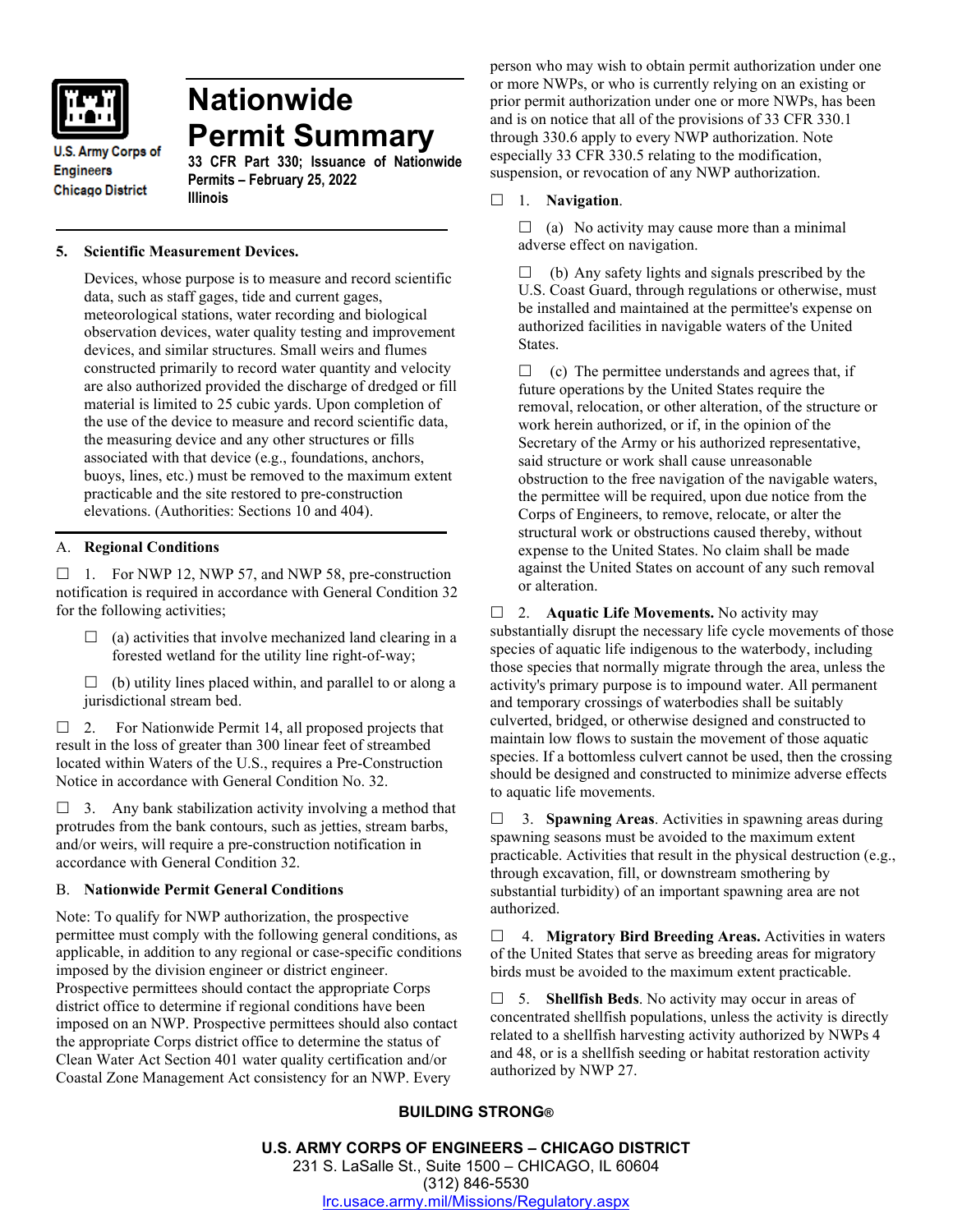6. **Suitable Material**. No activity may use unsuitable material (e.g., trash, debris, car bodies, asphalt, etc.). Material used for construction or discharged must be free from toxic pollutants in toxic amounts (see section 307 of the Clean Water Act).

 7. **Water Supply Intakes**. No activity may occur in the proximity of a public water supply intake, except where the activity is for the repair or improvement of public water supply intake structures or adjacent bank stabilization.

 8. **Adverse Effects from Impoundments**. If the activity creates an impoundment of water, adverse effects to the aquatic system due to accelerating the passage of water, and/or restricting its flow must be minimized to the maximum extent practicable.

 9. **Management of Water Flows**. To the maximum extent practicable, the pre-construction course, condition, capacity, and location of open waters must be maintained for each activity, including stream channelization, storm water management activities, and temporary and permanent road crossings, except as provided below. The activity must be constructed to withstand expected high flows. The activity must not restrict or impede the passage of normal or high flows, unless the primary purpose of the activity is to impound water or manage high flows. The activity may alter the pre-construction course, condition, capacity, and location of open waters if it benefits the aquatic environment (e.g., stream restoration or relocation activities).

 10. **Fills Within 100-Year Floodplains**. The activity must comply with applicable FEMA-approved state or local floodplain management requirements.

□ 11. **Equipment**. Heavy equipment working in wetlands or mudflats must be placed on mats, or other measures must be taken to minimize soil disturbance.

 12. **Soil Erosion and Sediment Controls**. Appropriate soil erosion and sediment controls must be used and maintained in effective operating condition during construction, and all exposed soil and other fills, as well as any work below the ordinary high water mark or high tide line, must be permanently stabilized at the earliest practicable date. Permittees are encouraged to perform work within waters of the United States during periods of low-flow or no-flow, or during low tides.

 13. **Removal of Temporary Fills**. Temporary structures must be removed, to the maximum extent practicable, after their use has been discontinued. Temporary fills must be removed in their entirety and the affected areas returned to pre-construction elevations. The affected areas must be revegetated, as appropriate.

 14. **Proper Maintenance**. Any authorized structure or fill shall be properly maintained, including maintenance to ensure public safety and compliance with applicable NWP general conditions, as well as any activity-specific conditions added by the district engineer to an NWP authorization.

 15. **Single and Complete Project**. The activity must be a single and complete project. The same NWP cannot be used more than once for the same single and complete project.

16. **Wild and Scenic Rivers**.

 $\Box$  (a) No NWP activity may occur in a component of the National Wild and Scenic River System, or in a river officially designated by Congress as a "study river" for possible inclusion in the system while the river is in an official study status, unless the appropriate Federal agency with direct management responsibility for such river, has determined in writing that the proposed activity will not adversely affect the Wild and Scenic River designation or study status.

 $\Box$  (b) If a proposed NWP activity will occur in a component of the National Wild and Scenic River System, or in a river officially designated by Congress as a "study river" for possible inclusion in the system while the river is in an official study status, the permittee must submit a preconstruction notification (see general condition 32). The district engineer will coordinate the PCN with the Federal agency with direct management responsibility for that river. Permittees shall not begin the NWP activity until notified by the district engineer that the Federal agency with direct management responsibility for that river has determined in writing that the proposed NWP activity will not adversely affect the Wild and Scenic River designation or study status.

 $\Box$  (c) Information on Wild and Scenic Rivers may be obtained from the appropriate Federal land management agency responsible for the designated Wild and Scenic River or study river (e.g., National Park Service, U.S. Forest Service, Bureau of Land Management, U.S. Fish and Wildlife Service). Information on these rivers is also available at: http://www.rivers.gov/.

 17. **Tribal Rights**. No activity or its operation may impair reserved tribal rights, including, but not limited to, reserved water rights and treaty fishing and hunting rights.

# 18. **Endangered Species**.

 $\Box$  (a) No activity is authorized under any NWP which is likely to directly or indirectly jeopardize the continued existence of a threatened or endangered species or a species proposed for such designation, as identified under the Federal Endangered Species Act (ESA), or which will directly or indirectly destroy or adversely modify the critical habitat of such species. No activity is authorized under any NWP which "may affect" a listed species or critical habitat, unless ESA section 7 consultation addressing the consequences of the proposed activity on listed species or critical habitat has been completed. See 50 CFR 402.02 for the definition of "effects of the action" for the purposes of ESA section 7 consultation, as well as 50 CFR 402.17, which provides further explanation under ESA section 7 regarding "activities that are reasonably certain to occur" and "consequences caused by the proposed action."

 $\Box$  (b) Federal agencies should follow their own procedures for complying with the requirements of the ESA (see 33 CFR 330.4(f)(1)). If pre-construction notification is required for the proposed activity, the Federal permittee must provide the district engineer with the appropriate documentation to demonstrate compliance with those requirements. The district engineer will verify that the appropriate documentation has been submitted. If the appropriate documentation has not been submitted,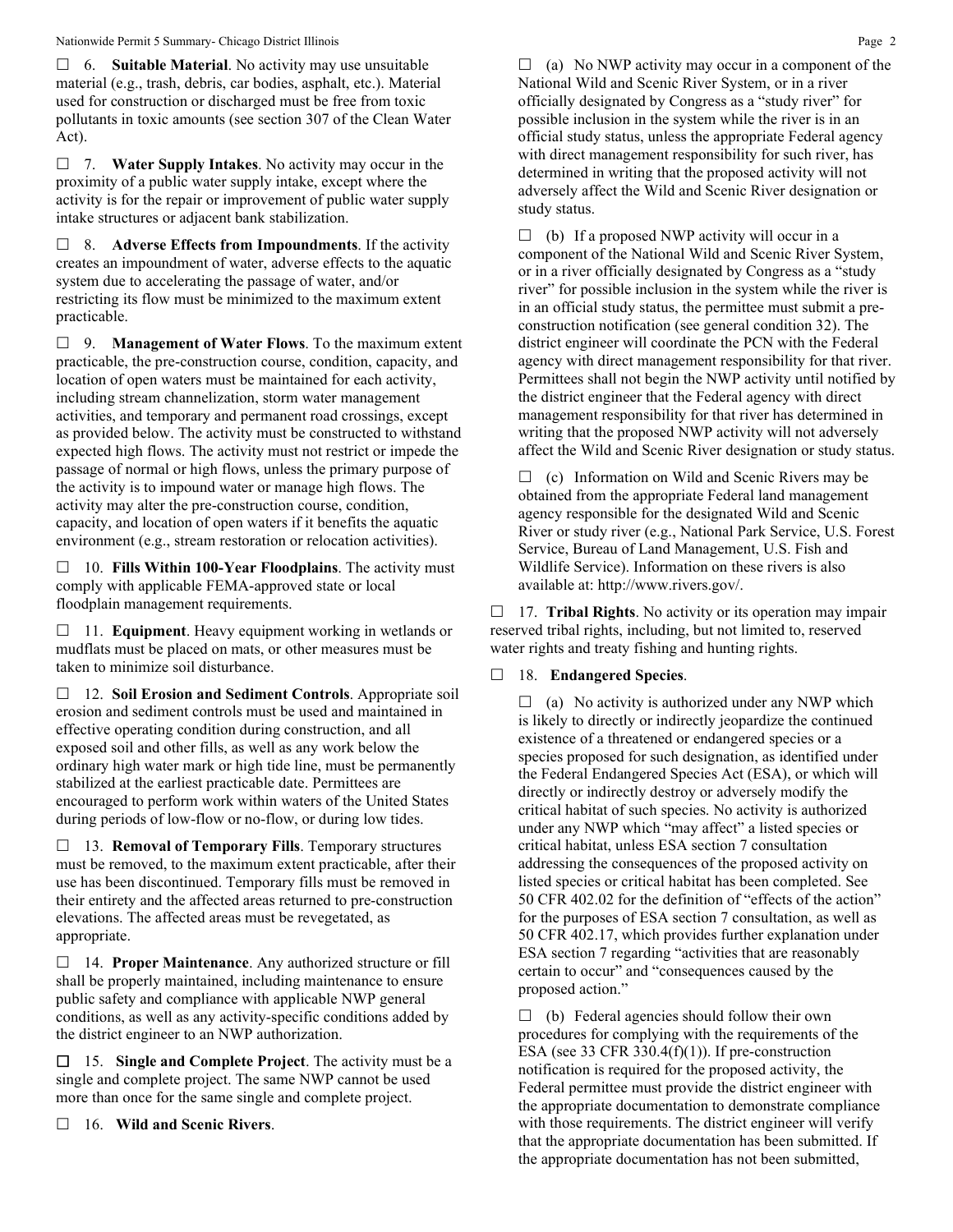additional ESA section 7 consultation may be necessary for the activity and the respective federal agency would be responsible for fulfilling its obligation under section 7 of the ESA.

 $\Box$  (c) Non-federal permittees must submit a preconstruction notification to the district engineer if any listed species (or species proposed for listing) or designated critical habitat (or critical habitat proposed such designation) might be affected or is in the vicinity of the activity, or if the activity is located in designated critical habitat or critical habitat proposed for such designation, and shall not begin work on the activity until notified by the district engineer that the requirements of the ESA have been satisfied and that the activity is authorized. For activities that might affect Federally-listed endangered or threatened species (or species proposed for listing) or designated critical habitat (or critical habitat proposed for such designation), the pre-construction notification must include the name(s) of the endangered or threatened species (or species proposed for listing) that might be affected by the proposed activity or that utilize the designated critical habitat (or critical habitat proposed for such designation) that might be affected by the proposed activity. The district engineer will determine whether the proposed activity "may affect" or will have "no effect" to listed species and designated critical habitat and will notify the non-Federal applicant of the Corps' determination within 45 days of receipt of a complete preconstruction notification. For activities where the non-Federal applicant has identified listed species (or species proposed for listing) or designated critical habitat (or critical habitat proposed for such designation) that might be affected or is in the vicinity of the activity, and has so notified the Corps, the applicant shall not begin work until the Corps has provided notification that the proposed activity will have "no effect" on listed species (or species proposed for listing or designated critical habitat (or critical habitat proposed for such designation), or until ESA section 7 consultation or conference has been completed. If the non-Federal applicant has not heard back from the Corps within 45 days, the applicant must still wait for notification from the Corps.

 $\Box$  (d) As a result of formal or informal consultation with the FWS or NMFS the district engineer may add species-specific permit conditions to the NWPs.

 $\Box$  (e) Authorization of an activity by an NWP does not authorize the "take" of a threatened or endangered species as defined under the ESA. In the absence of separate authorization (e.g., an ESA Section 10 Permit, a Biological Opinion with "incidental take" provisions, etc.) from the FWS or the NMFS, the Endangered Species Act prohibits any person subject to the jurisdiction of the United States to take a listed species, where "take" means to harass, harm, pursue, hunt, shoot, wound, kill, trap, capture, or collect, or to attempt to engage in any such conduct. The word "harm" in the definition of "take" means an act which actually kills or injures wildlife. Such an act may include significant habitat modification or degradation where it actually kills or injures wildlife by significantly impairing essential behavioral patterns, including breeding, feeding or sheltering.

 $\Box$  (f) If the non-federal permittee has a valid ESA section  $10(a)(1)(B)$  incidental take permit with an approved Habitat Conservation Plan for a project or a group of projects that includes the proposed NWP activity, the non-federal applicant should provide a copy of that ESA section  $10(a)(1)(B)$  permit with the PCN required by paragraph (c) of this general condition. The district engineer will coordinate with the agency that issued the ESA section  $10(a)(1)(B)$  permit to determine whether the proposed NWP activity and the associated incidental take were considered in the internal ESA section 7 consultation conducted for the ESA section  $10(a)(1)(B)$  permit. If that coordination results in concurrence from the agency that the proposed NWP activity and the associated incidental take were considered in the internal ESA section 7 consultation for the ESA section  $10(a)(1)(B)$  permit, the district engineer does not need to conduct a separate ESA section 7 consultation for the proposed NWP activity. The district engineer will notify the non-federal applicant within 45 days of receipt of a complete pre-construction notification whether the ESA section  $10(a)(1)(B)$  permit covers the proposed NWP activity or whether additional ESA section 7 consultation is required.

 $\Box$  (g) Information on the location of threatened and endangered species and their critical habitat can be obtained directly from the offices of the FWS and NMFS or their world wide web pages at http://www.fws.gov/ or http://www.fws.gov/ipac and http://www.nmfs.noaa.gov/pr/species/esa/ respectively.

 19. **Migratory Birds and Bald and Golden Eagles**. The permittee is responsible for ensuring that an action authorized by NWP complies with the Migratory Bird Treaty Act and the Bald and Golden Eagle Protection Act. The permittee is responsible for contacting the appropriate local office of the U.S. Fish and Wildlife Service to determine what measures, if any, are necessary or appropriate to reduce adverse effects to migratory birds or eagles, including whether "incidental take" permits are necessary and available under the Migratory Bird Treaty Act or Bald and Golden Eagle Protection Act for a particular activity.

# 20. **Historic Properties**.

 $\Box$  (a) No activity is authorized under any NWP which may have the potential to cause effects to properties listed, or eligible for listing, in the National Register of Historic Places until the requirements of Section 106 of the National Historic Preservation Act (NHPA) have been satisfied.

 $\Box$  (b) Federal permittees should follow their own procedures for complying with the requirements of section 106 of the National Historic Preservation Act (see 33 CFR 330.4 $(g)(1)$ ). If pre-construction notification is required for the proposed NWP activity, the Federal permittee must provide the district engineer with the appropriate documentation to demonstrate compliance with those requirements. The district engineer will verify that the appropriate documentation has been submitted. If the appropriate documentation is not submitted, then additional consultation under section 106 may be necessary. The respective federal agency is responsible for fulfilling its obligation to comply with section 106.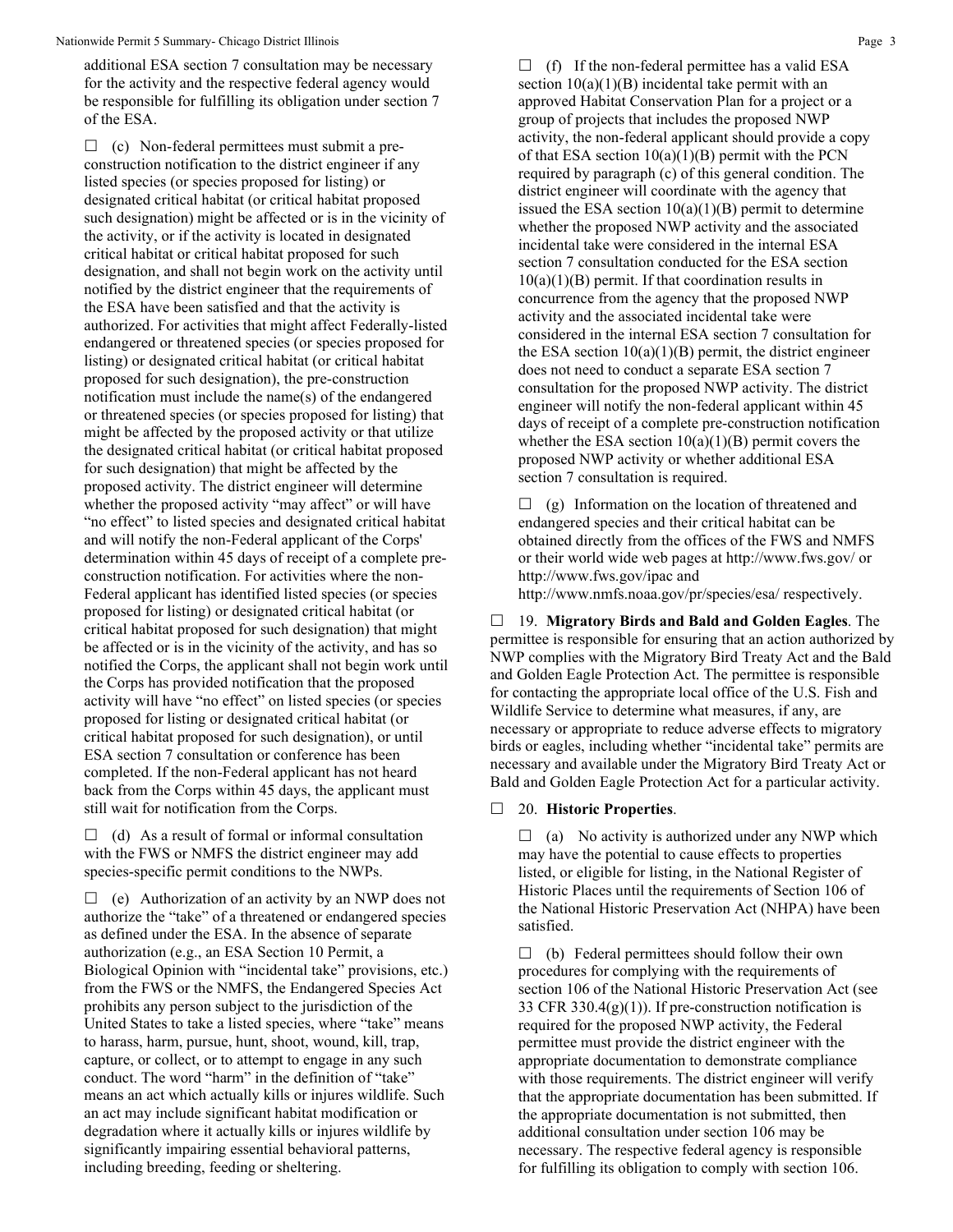$\Box$  (c) Non-federal permittees must submit a preconstruction notification to the district engineer if the NWP activity might have the potential to cause effects to any historic properties listed on, determined to be eligible for listing on, or potentially eligible for listing on the National Register of Historic Places, including previously unidentified properties. For such activities, the preconstruction notification must state which historic properties might have the potential to be affected by the proposed NWP activity or include a vicinity map indicating the location of the historic properties or the potential for the presence of historic properties. Assistance regarding information on the location of, or potential for, the presence of historic properties can be sought from the State Historic Preservation Officer, Tribal Historic Preservation Officer, or designated tribal representative, as appropriate, and the National Register of Historic Places (see 33 CFR 330.4(g)). When reviewing pre-construction notifications, district engineers will comply with the current procedures for addressing the requirements of section 106 of the National Historic Preservation Act. The district engineer shall make a reasonable and good faith effort to carry out appropriate identification efforts commensurate with potential impacts, which may include background research, consultation, oral history interviews, sample field investigation, and/or field survey. Based on the information submitted in the PCN and these identification efforts, the district engineer shall determine whether the proposed NWP activity has the potential to cause effects on the historic properties. Section 106 consultation is not required when the district engineer determines that the activity does not have the potential to cause effects on historic properties (see 36 CFR 800.3(a)). Section 106 consultation is required when the district engineer determines that the activity has the potential to cause effects on historic properties. The district engineer will conduct consultation with consulting parties identified under 36 CFR 800.2(c) when he or she makes any of the following effect determinations for the purposes of section 106 of the NHPA: No historic properties affected, no adverse effect, or adverse effect.

 $\Box$  (d) Where the non-Federal applicant has identified historic properties on which the proposed NWP activity might have the potential to cause effects and has so notified the Corps, the non-Federal applicant shall not begin the activity until notified by the district engineer either that the activity has no potential to cause effects to historic properties or that NHPA section 106 consultation has been completed. For non-federal permittees, the district engineer will notify the prospective permittee within 45 days of receipt of a complete pre-construction notification whether NHPA section 106 consultation is required. If NHPA section 106 consultation is required, the district engineer will notify the non-Federal applicant that he or she cannot begin the activity until section 106 consultation is completed. If the non-Federal applicant has not heard back from the Corps within 45 days, the applicant must still wait for notification from the Corps.

 $\Box$  (e) Prospective permittees should be aware that section 110k of the NHPA (54 U.S.C. 306113) prevents the Corps from granting a permit or other assistance to an applicant who, with intent to avoid the requirements of section 106 of the NHPA, has intentionally significantly adversely affected a historic property to which the permit would relate, or having legal power to prevent it, allowed such significant adverse effect to occur, unless the Corps, after consultation with the Advisory Council on Historic Preservation (ACHP), determines that circumstances justify granting such assistance despite the adverse effect created or permitted by the applicant. If circumstances justify granting the assistance, the Corps is required to notify the ACHP and provide documentation specifying the circumstances, the degree of damage to the integrity of any historic properties affected, and proposed mitigation. This documentation must include any views obtained from the applicant, SHPO/THPO, appropriate Indian tribes if the undertaking occurs on or affects historic properties on tribal lands or affects properties of interest to those tribes, and other parties known to have a legitimate interest in the impacts to the permitted activity on historic properties.

 21. **Discovery of Previously Unknown Remains and Artifacts**. Permittees that discover any previously unknown historic, cultural or archeological remains and artifacts while accomplishing the activity authorized by NWP, they must immediately notify the district engineer of what they have found, and to the maximum extent practicable, avoid construction activities that may affect the remains and artifacts until the required coordination has been completed. The district engineer will initiate the Federal, Tribal, and state coordination required to determine if the items or remains warrant a recovery effort or if the site is eligible for listing in the National Register of Historic Places.

 22. **Designated Critical Resource Waters**. Critical resource waters include, NOAA-managed marine sanctuaries and marine monuments, and National Estuarine Research Reserves. The district engineer may designate, after notice and opportunity for public comment, additional waters officially designated by a state as having particular environmental or ecological significance, such as outstanding national resource waters or state natural heritage sites. The district engineer may also designate additional critical resource waters after notice and opportunity for public comment.

 $\Box$  (a) Discharges of dredged or fill material into waters of the United States are not authorized by NWPs 7, 12, 14, 16, 17, 21, 29, 31, 35, 39, 40, 42, 43, 44, 49, 50, 51, 52, 57, and 58 for any activity within, or directly affecting, critical resource waters, including wetlands adjacent to such waters.

 $\Box$  (b) For NWPs 3, 8, 10, 13, 15, 18, 19, 22, 23, 25, 27, 28, 30, 33, 34, 36, 37, 38, and 54, notification is required in accordance with general condition 32, for any activity proposed by permittees in the designated critical resource waters including wetlands adjacent to those waters. The district engineer may authorize activities under these NWPs only after she or he determines that the impacts to the critical resource waters will be no more than minimal.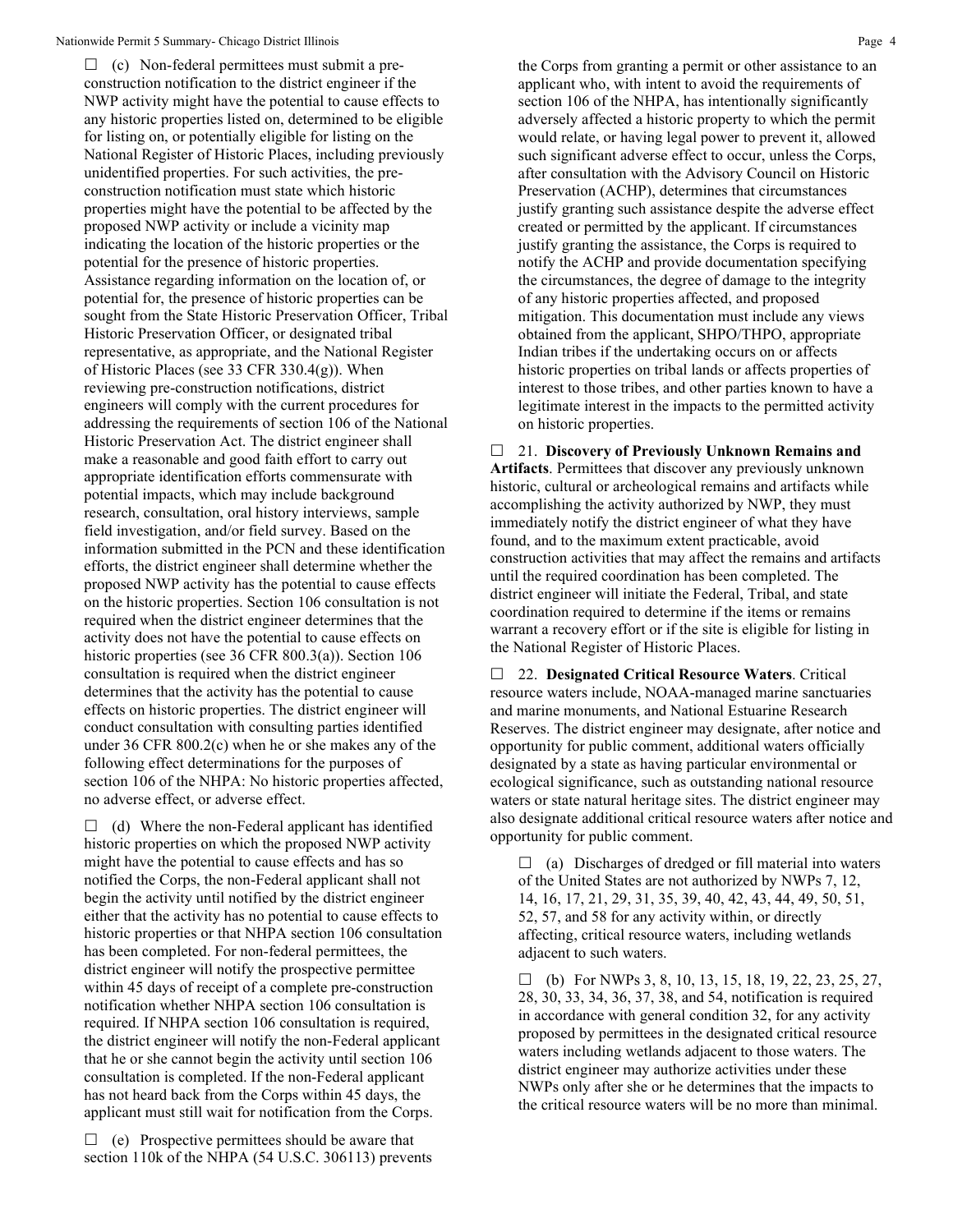#### Nationwide Permit 5 Summary- Chicago District Illinois **Page 5 Page 5**

 23. **Mitigation**. The district engineer will consider the following factors when determining appropriate and practicable mitigation necessary to ensure that the individual and cumulative adverse environmental effects are no more than minimal:

 $\Box$  (a) The activity must be designed and constructed to avoid and minimize adverse effects, both temporary and permanent, to waters of the United States to the maximum extent practicable at the project site (i.e., on site).

 $\Box$  (b) Mitigation in all its forms (avoiding, minimizing, rectifying, reducing, or compensating for resource losses) will be required to the extent necessary to ensure that the individual and cumulative adverse environmental effects are no more than minimal.

 $\Box$  (c) Compensatory mitigation at a minimum one-forone ratio will be required for all wetland losses that exceed 1/10-acre and require pre-construction notification, unless the district engineer determines in writing that either some other form of mitigation would be more environmentally appropriate or the adverse environmental effects of the proposed activity are no more than minimal, and provides an activity-specific waiver of this requirement. For wetland losses of 1/10 acre or less that require pre-construction notification, the district engineer may determine on a case-by-case basis that compensatory mitigation is required to ensure that the activity results in only minimal adverse environmental effects.

 $\Box$  (d) Compensatory mitigation at a minimum one-forone ratio will be required for all losses of stream bed that exceed 3/100-acre and require pre-construction notification, unless the district engineer determines in writing that either some other form of mitigation would be more environmentally appropriate or the adverse environmental effects of the proposed activity are no more than minimal, and provides an activity-specific waiver of this requirement.

This compensatory mitigation requirement may be satisfied through the restoration or enhancement of riparian areas next to streams in accordance with paragraph (e) of this general condition. For losses of stream bed of 3/100-acre or less that require preconstruction notification, the district engineer may determine on a case-by-case basis that compensatory mitigation is required to ensure that the activity results in only minimal adverse environmental effects. Compensatory mitigation for losses of streams should be provided, if practicable, through stream rehabilitation, enhancement, or preservation, since streams are difficultto-replace resources (see  $33 \text{ CFR } 332.3(e)(3)$ ).

 $\Box$  (e) Compensatory mitigation plans for NWP activities in or near streams or other open waters will normally include a requirement for the restoration or enhancement, maintenance, and legal protection (e.g., conservation easements) of riparian areas next to open waters. In some cases, the restoration or maintenance/protection of riparian areas may be the only compensatory mitigation required. If restoring riparian areas involves planting vegetation, only native species should be planted.

The width of the required riparian area will address documented water quality or aquatic habitat loss concerns. Normally, the riparian area will be 25 to 50 feet wide on each side of the stream, but the district engineer may require slightly wider riparian areas to address documented water quality or habitat loss concerns. If it is not possible to restore or maintain/protect a riparian area on both sides of a stream, or if the waterbody is a lake or coastal waters, then restoring or maintaining/protecting a riparian area along a single bank or shoreline may be sufficient.

Where both wetlands and open waters exist on the project site, the district engineer will determine the appropriate compensatory mitigation (e.g., riparian areas and/or wetlands compensation) based on what is best for the aquatic environment on a watershed basis. In cases where riparian areas are determined to be the most appropriate form of minimization or compensatory mitigation, the district engineer may waive or reduce the requirement to provide wetland compensatory mitigation for wetland losses.

 $\Box$  (f) Compensatory mitigation projects provided to offset losses of aquatic resources must comply with the applicable provisions of 33 CFR part 332.

 $\Box$  (1) The prospective permittee is responsible for proposing an appropriate compensatory mitigation option if compensatory mitigation is necessary to ensure that the activity results in no more than minimal adverse environmental effects. For the NWPs, the preferred mechanism for providing compensatory mitigation is mitigation bank credits or in-lieu fee program credits (see 33 CFR 332.3(b)(2) and (3)). However, if an appropriate number and type of mitigation bank or in-lieu credits are not available at the time the PCN is submitted to the district engineer, the district engineer may approve the use of permittee-responsible mitigation.

 $\Box$  (2) The amount of compensatory mitigation required by the district engineer must be sufficient to ensure that the authorized activity results in no more than minimal individual and cumulative adverse environmental effects (see 33 CFR 330.1(e)(3)). (See also 33 CFR 332.3(f).)

 $\Box$  (3) Since the likelihood of success is greater and the impacts to potentially valuable uplands are reduced, aquatic resource restoration should be the first compensatory mitigation option considered for permittee-responsible mitigation.

 $\Box$  (4) If permittee-responsible mitigation is the proposed option, the prospective permittee is responsible for submitting a mitigation plan. A conceptual or detailed mitigation plan may be used by the district engineer to make the decision on the NWP verification request, but a final mitigation plan that addresses the applicable requirements of 33 CFR  $332.4(c)(2)$  through (14) must be approved by the district engineer before the permittee begins work in waters of the United States,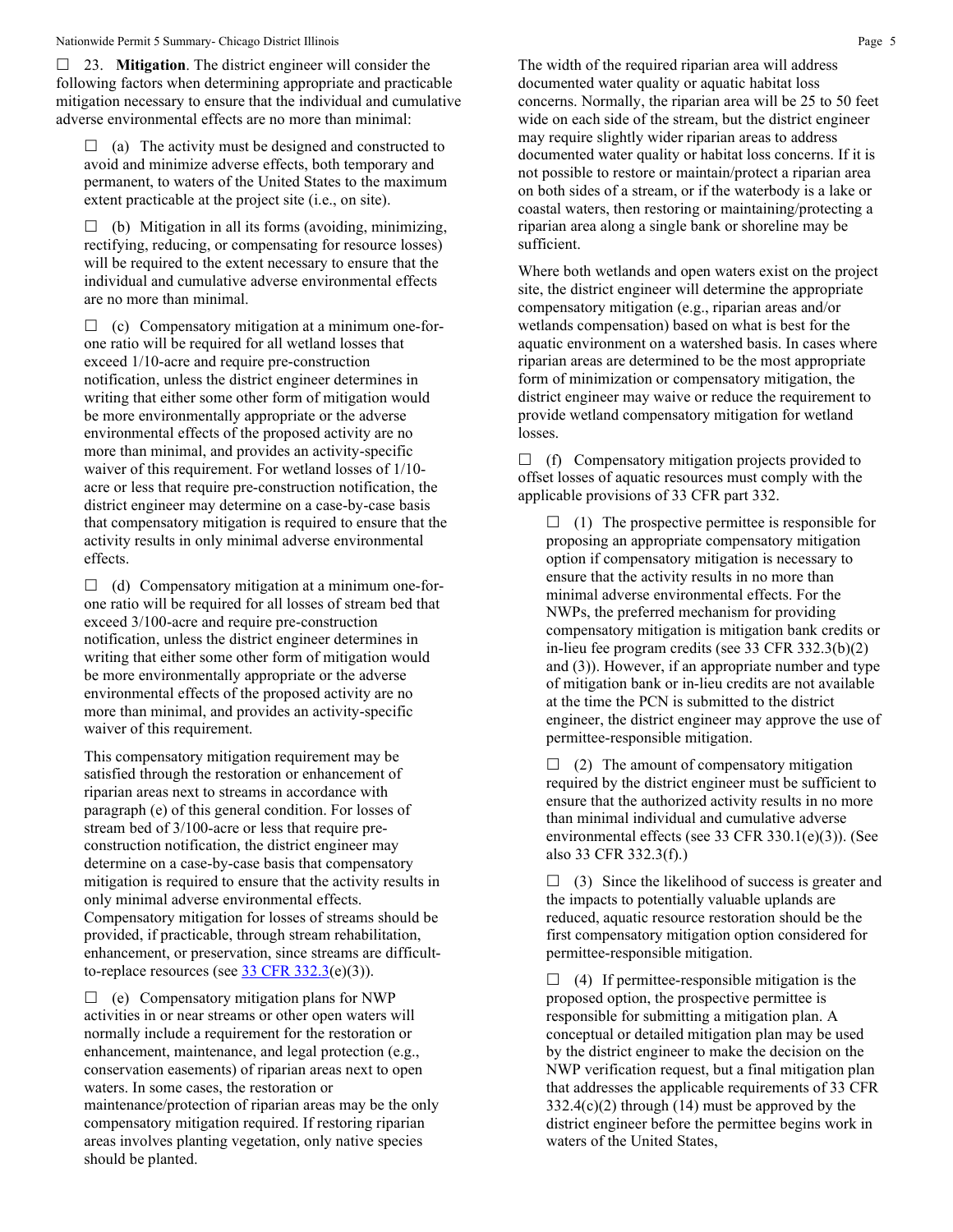unless the district engineer determines that prior approval of the final mitigation plan is not practicable or not necessary to ensure timely completion of the required compensatory mitigation (see 33 CFR  $332.3(k)(3)$ ).

 $\Box$  (5) If mitigation bank or in-lieu fee program credits are the proposed option, the mitigation plan needs to address only the baseline conditions at the impact site and the number of credits to be provided (see 33 CFR 332.4(c)(1)(ii)).

 $\Box$  (6) Compensatory mitigation requirements (e.g., resource type and amount to be provided as compensatory mitigation, site protection, ecological performance standards, monitoring requirements) may be addressed through conditions added to the NWP authorization, instead of components of a compensatory mitigation plan (see 33 CFR  $332.4(c)(1)(ii)$ .

 $\Box$  (g) Compensatory mitigation will not be used to increase the acreage losses allowed by the acreage limits of the NWPs. For example, if an NWP has an acreage limit of 1/2-acre, it cannot be used to authorize any NWP activity resulting in the loss of greater than 1/2-acre of waters of the United States, even if compensatory mitigation is provided that replaces or restores some of the lost waters. However, compensatory mitigation can and should be used, as necessary, to ensure that an NWP activity already meeting the established acreage limits also satisfies the no more than minimal impact requirement for the NWPs.

 $\Box$  (h) Permittees may propose the use of mitigation banks, in-lieu fee programs, or permittee-responsible mitigation. When developing a compensatory mitigation proposal, the permittee must consider appropriate and practicable options consistent with the framework at 33 CFR 332.3(b).

For activities resulting in the loss of marine or estuarine resources, permittee-responsible mitigation may be environmentally preferable if there are no mitigation banks or in-lieu fee programs in the area that have marine or estuarine credits available for sale or transfer to the permittee. For permittee-responsible mitigation, the special conditions of the NWP verification must clearly indicate the party or parties responsible for the implementation and performance of the compensatory mitigation project, and, if required, its long-term management.

 $\Box$  (i) Where certain functions and services of waters of the United States are permanently adversely affected by a regulated activity, such as discharges of dredged or fill material into waters of the United States that will convert a forested or scrub-shrub wetland to a herbaceous wetland in a permanently maintained utility line right-of-way, mitigation may be required to reduce the adverse environmental effects of the activity to the no more than minimal level.

 24**. Safety of Impoundment Structures**. To ensure that all impoundment structures are safely designed, the district engineer may require non-Federal applicants to demonstrate that the structures comply with established state dam safety criteria or have been designed by qualified persons. The district engineer may also require documentation that the design has been independently reviewed by similarly qualified persons, and appropriate modifications made to ensure safety.

#### 25**. Water Quality**.

 $\Box$  (a) Where the certifying authority (state, authorized tribe, or EPA, as appropriate) has not previously certified compliance of an NWP with CWA section 401, a CWA section 401 water quality certification for the proposed discharge must be obtained or waived (see 33 CFR  $330.4(c)$  $330.4(c)$ ). If the permittee cannot comply with all of the conditions of a water quality certification previously issued by certifying authority for the issuance of the NWP, then the permittee must obtain a water quality certification or waiver for the proposed discharge in order for the activity to be authorized by an NWP.

 $\Box$  (b) If the NWP activity requires pre-construction notification and the certifying authority has not previously certified compliance of an NWP with CWA section 401, the proposed discharge is not authorized by an NWP until water quality certification is obtained or waived. If the certifying authority issues a water quality certification for the proposed discharge, the permittee must submit a copy of the certification to the district engineer. The discharge is not authorized by an NWP until the district engineer has notified the permittee that the water quality certification requirement has been satisfied by the issuance of a water quality certification or a waiver.

 $\Box$  (c) The district engineer or certifying authority may require additional water quality management measures to ensure that the authorized activity does not result in more than minimal degradation of water quality.

 26**. Coastal Zone Management**. In coastal states where an NWP has not previously received a state coastal zone management consistency concurrence, an individual state coastal zone management consistency concurrence must be obtained, or a presumption of concurrence must occur (see 33 CFR 330.4(d)). If the permittee cannot comply with all of the conditions of a coastal zone management consistency concurrence previously issued by the state, then the permittee must obtain an individual coastal zone management consistency concurrence or presumption of concurrence in order for the activity to be authorized by NWP. The district engineer or a state may require additional measures to ensure that the authorized activity is consistent with state coastal zone management requirements.

 27**. Regional and Case-By-Case Conditions**. The activity must comply with any regional conditions that may have been added by the Division Engineer (see 33 CFR 330.4(e)) and with any case specific conditions added by the Corps or by the state, Indian Tribe, or U.S. EPA in its CWA section 401 Water Quality Certification, or by the state in its Coastal Zone Management Act consistency determination.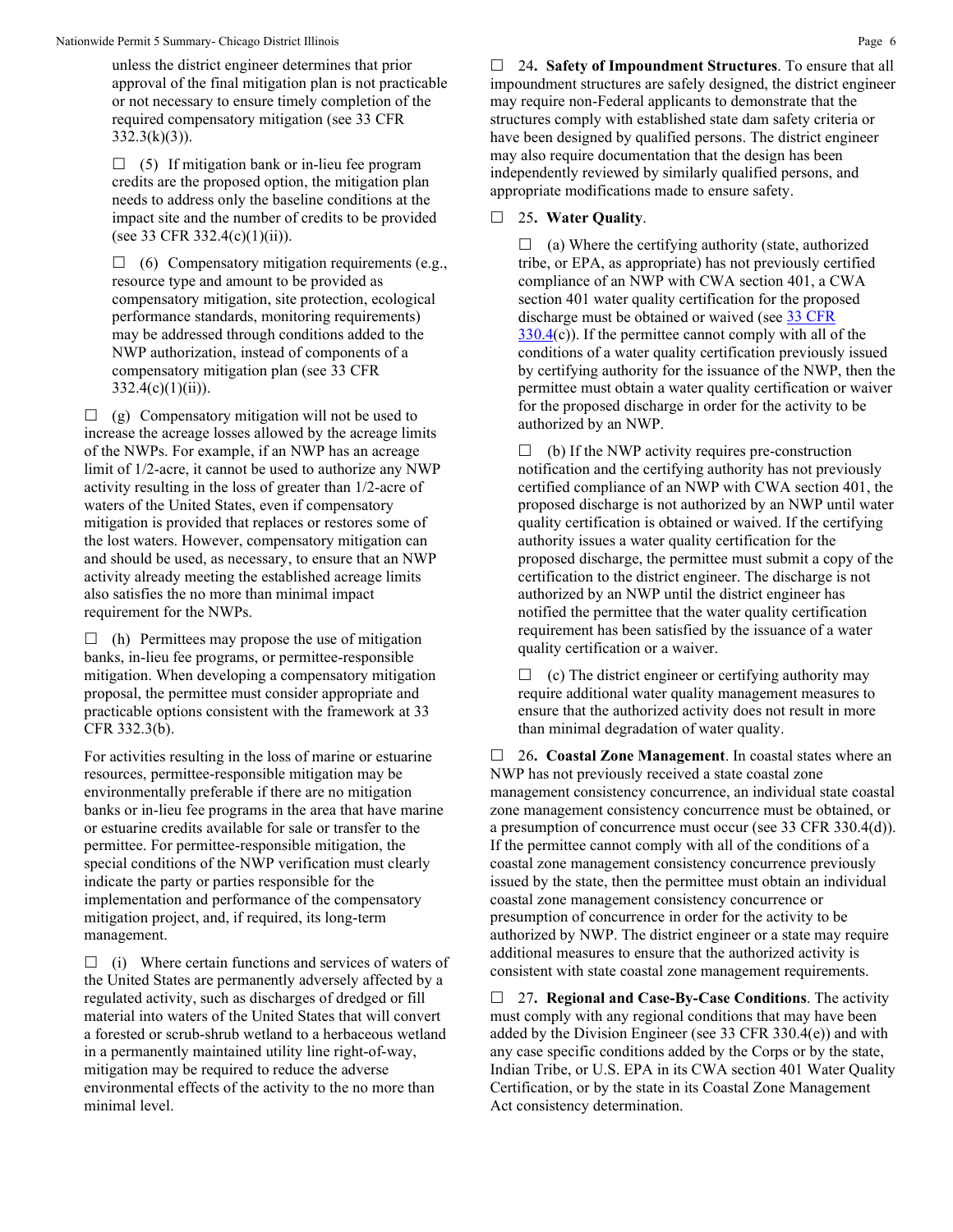28**. Use of Multiple Nationwide Permits**. The use of more than one NWP for a single and complete project is authorized, subject to the following restrictions:

 (a) If only one of the NWPs used to authorize the single and complete project has a specified acreage limit, the acreage loss of waters of the United States cannot exceed the acreage limit of the NWP with the highest specified acreage limit. For example, if a road crossing over tidal waters is constructed under NWP 14, with associated bank stabilization authorized by NWP 13, the maximum acreage loss of waters of the United States for the total project cannot exceed 1/3-acre.

 $\Box$  (b) If one or more of the NWPs used to authorize the single and complete project has specified acreage limits, the acreage loss of waters of the United States authorized by those NWPs cannot exceed their respective specified acreage limits. For example, if a commercial development is constructed under NWP 39, and the single and complete project includes the filling of an upland ditch authorized by NWP 46, the maximum acreage loss of waters of the United States for the commercial development under NWP 39 cannot exceed 1/2-acre, and the total acreage loss of waters of United States due to the NWP 39 and 46 activities cannot exceed 1 acre.

 29**. Transfer of Nationwide Permit Verifications**. If the permittee sells the property associated with a nationwide permit verification, the permittee may transfer the nationwide permit verification to the new owner by submitting a letter to the appropriate Corps district office to validate the transfer. A copy of the nationwide permit verification must be attached to the letter, and the letter must contain the following statement and signature:

"When the structures or work authorized by this nationwide permit are still in existence at the time the property is transferred, the terms and conditions of this nationwide permit, including any special conditions, will continue to be binding on the new owner(s) of the property. To validate the transfer of this nationwide permit and the associated liabilities associated with compliance with its terms and conditions, have the transferee sign and date below."

(Transferee)

# (Date)

□ 30. **Compliance Certification**. Each permittee who receives an NWP verification letter from the Corps must provide a signed certification documenting completion of the authorized activity and implementation of any required compensatory mitigation. The success of any required permittee-responsible mitigation, including the achievement of ecological performance standards, will be addressed separately by the district engineer. The Corps will provide the permittee the certification document with the NWP verification letter. The certification document will include:

 $\Box$  (a) A statement that the authorized activity was done in accordance with the NWP authorization, including any general, regional, or activity-specific conditions;

 $\Box$  (b) A statement that the implementation of any required compensatory mitigation was completed in accordance with the permit conditions. If credits from a mitigation bank or in-lieu fee program are used to satisfy the compensatory mitigation requirements, the certification must include the documentation required by 33 CFR 332.3(l)(3) to confirm that the permittee secured the appropriate number and resource type of credits; and

 $\Box$  (c) The signature of the permittee certifying the completion of the activity and mitigation.

The completed certification document must be submitted to the district engineer within 30 days of completion of the authorized activity or the implementation of any required compensatory mitigation, whichever occurs later.

 31**. Activities Affecting Structures or Works Built by the United States.** If an NWP activity also requires review by, or permission from, the Corps pursuant to 33 U.S.C. 408 because it will alter or temporarily or permanently occupy or use a U.S. Army Corps of Engineers (USACE) federally authorized Civil Works project (a "USACE project"), the prospective permittee must submit a pre-construction notification. See paragraph (b)(10) of general condition 32.

An activity that requires section 408 permission and/or review is not authorized by NWP until the appropriate Corps office issues the section 408 permission or completes its review to alter, occupy, or use the USACE project, and the district engineer issues a written NWP verification.

#### 32**. Pre-Construction Notification**.

 $\Box$  (a) **Timing**. Where required by the terms of the NWP, the prospective permittee must notify the district engineer by submitting a pre-construction notification (PCN) as early as possible. The district engineer must determine if the PCN is complete within 30 calendar days of the date of receipt and, if the PCN is determined to be incomplete, notify the prospective permittee within that 30 day period to request the additional information necessary to make the PCN complete. The request must specify the information needed to make the PCN complete. As a general rule, district engineers will request additional information necessary to make the PCN complete only once. However, if the prospective permittee does not provide all of the requested information, then the district engineer will notify the prospective permittee that the PCN is still incomplete and the PCN review process will not commence until all of the requested information has been received by the district engineer. The prospective permittee shall not begin the activity until either:

 $\Box$  (1) He or she is notified in writing by the district engineer that the activity may proceed under the NWP with any special conditions imposed by the district or division engineer; or

 $\Box$  (2) 45 calendar days have passed from the district engineer's receipt of the complete PCN and the prospective permittee has not received written notice from the district or division engineer.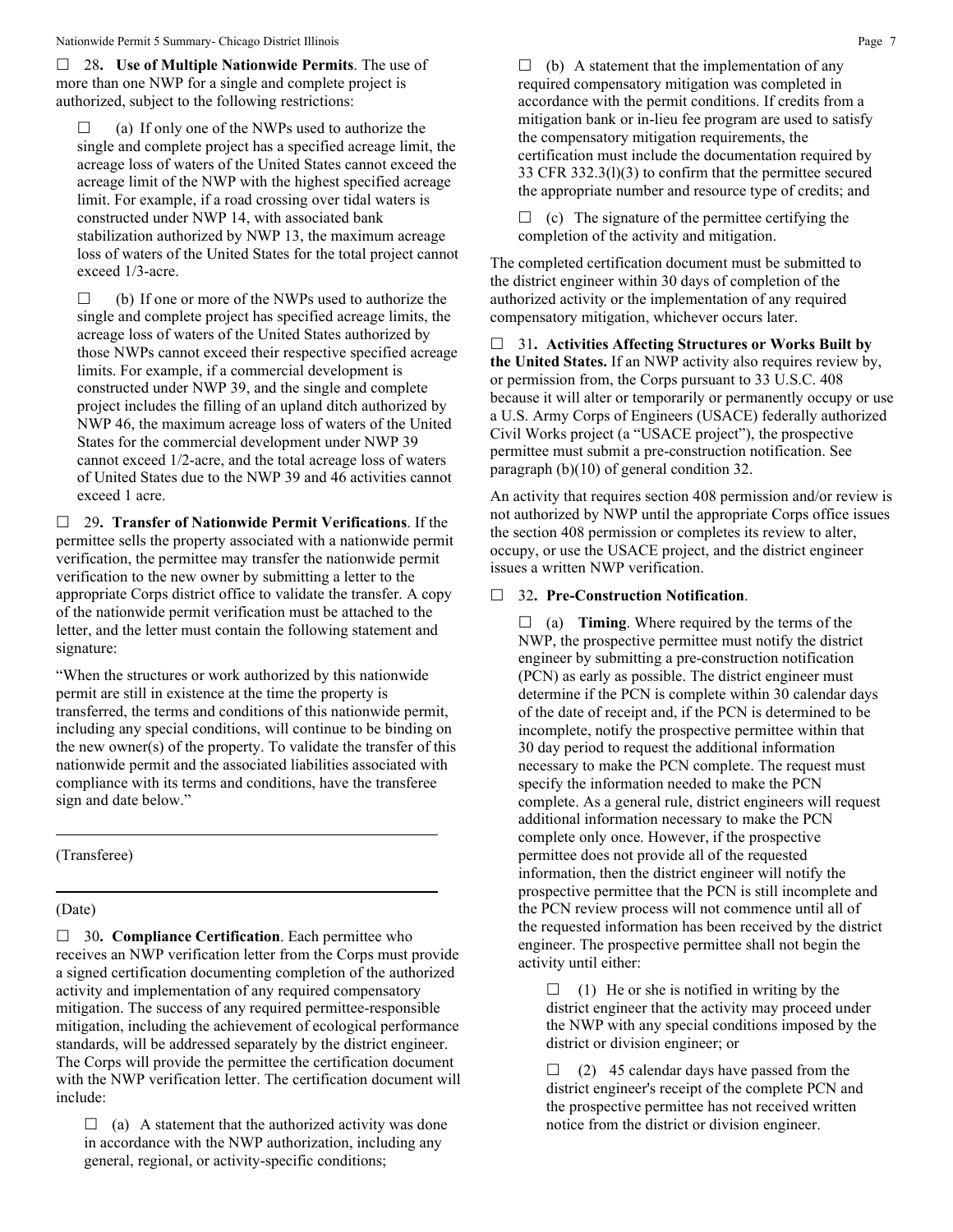Nationwide Permit 5 Summary- Chicago District Illinois **Page 8** 8

However, if the permittee was required to notify the Corps pursuant to general condition 18 that listed species or critical habitat might be affected or are in the vicinity of the activity, or to notify the Corps pursuant to general condition 20 that the activity might have the potential to cause effects to historic properties, the permittee cannot begin the activity until receiving written notification from the Corps that there is "no effect" on listed species or "no potential to cause effects" on historic properties, or that any consultation required under Section 7 of the Endangered Species Act (see 33 CFR 330.4(f)) and/or section 106 of the National Historic Preservation Act (see 33 CFR 330.4(g)) has been completed. If the proposed activity requires a written waiver to exceed specified limits of an NWP, the permittee may not begin the activity until the district engineer issues the waiver. If the district or division engineer notifies the permittee in writing that an individual permit is required within 45 calendar days of receipt of a complete PCN, the permittee cannot begin the activity until an individual permit has been obtained. Subsequently, the permittee's right to proceed under the NWP may be modified, suspended, or revoked only in accordance with the procedure set forth in 33 CFR 330.5(d)(2).

 (b) **Contents of Pre-Construction Notification**. The PCN must be in writing and include the following information:

 $\Box$  (1) Name, address and telephone numbers of the prospective permittee;

 $\Box$  (2) Location of the proposed activity;

 $\Box$  (3) Identify the specific NWP or NWP(s) the prospective permittee wants to use to authorize the proposed activity;

 $\Box$  (4) (i) A description of the proposed activity; the activity's purpose; direct and indirect adverse environmental effects the activity would cause, including the anticipated amount of loss of wetlands, other special aquatic sites, and other waters expected to result from the NWP activity, in acres, linear feet, or other appropriate unit of measure; a description of any proposed mitigation measures intended to reduce the adverse environmental effects caused by the proposed activity; and any other NWP(s), regional general permit(s), or individual permit(s) used or intended to be used to authorize any part of the proposed project or any related activity, including other separate and distant crossings for linear projects that require Department of the Army authorization but do not require pre-construction notification. The description of the proposed activity and any proposed mitigation measures should be sufficiently detailed to allow the district engineer to determine that the adverse environmental effects of the activity will be no more than minimal and to determine the need for compensatory mitigation or other mitigation measures.

 $\Box$  (ii) For linear projects where one or more single and complete crossings require preconstruction notification, the PCN must include the quantity of anticipated losses of wetlands, other special aquatic sites, and other waters for each single and complete crossing of those wetlands, other special aquatic sites, and other waters (including those single and complete crossings authorized by NWP but do not require PCNs). This information will be used by the district engineer to evaluate the cumulative adverse environmental effects of the proposed linear project, and does not change those non-PCN NWP activities into NWP PCNs.

 $\Box$  (iii) Sketches should be provided when necessary to show that the activity complies with the terms of the NWP. (Sketches usually clarify the activity and when provided results in a quicker decision. Sketches should contain sufficient detail to provide an illustrative description of the proposed activity (e.g., a conceptual plan), but do not need to be detailed engineering plans);

 $\Box$  (5) The PCN must include a delineation of wetlands, other special aquatic sites, and other waters, such as lakes and ponds, perennial, and intermittent, on the project site. Wetland delineations must be prepared in accordance with the current method required by the Corps. The permittee may ask the Corps to delineate the special aquatic sites and other waters on the project site, but there may be a delay if the Corps does the delineation, especially if the project site is large or contains many wetlands, other special aquatic sites, and other waters. Furthermore, the 45-day period will not start until the delineation has been submitted to or completed by the Corps, as appropriate;

 $\Box$  (6) If the proposed activity will result in the loss of greater than 1/10-acre of wetlands or 3/100 acre of stream bed and a PCN is required, the prospective permittee must submit a statement describing how the mitigation requirement will be satisfied, or explaining why the adverse environmental effects are no more than minimal and why compensatory mitigation should not be required. As an alternative, the prospective permittee may submit a conceptual or detailed mitigation plan.

 $\Box$  (7) For non-federal permittees, if any listed species (or species proposed for listing) or designated critical habitat (or critical habitat proposed for such designation) might be affected or is in the vicinity of the activity, or if the activity is located in designated critical habitat (or critical habitat proposed for such designation), the PCN must include the name(s) of those endangered or threatened species (or species proposed for listing) that might be affected by the proposed activity or utilize the designated critical habitat (or critical habitat proposed for such designation) that might be affected by the proposed activity.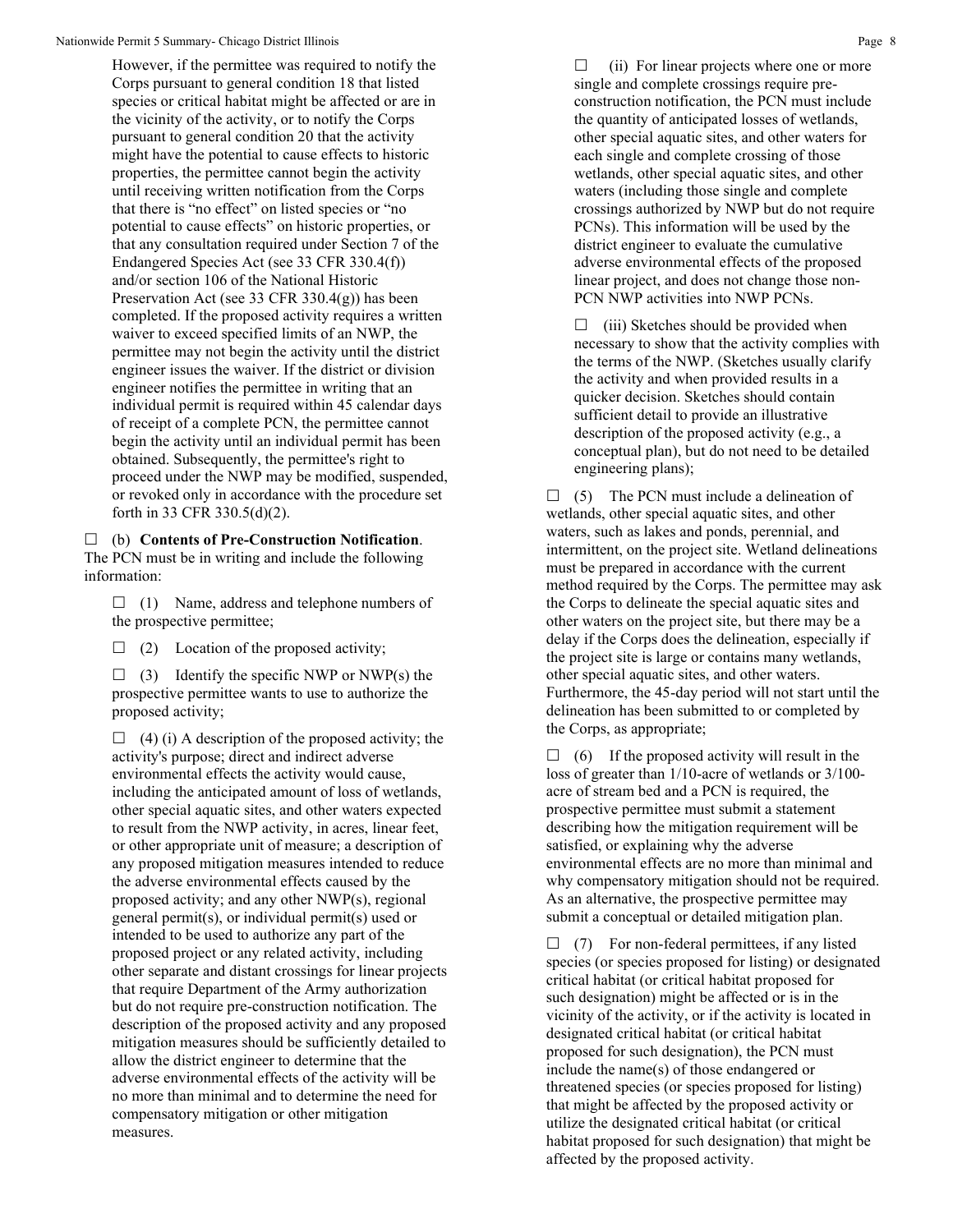For NWP activities that require pre-construction notification, Federal permittees must provide documentation demonstrating compliance with the Endangered Species Act;

 $\Box$  (8) For non-federal permittees, if the NWP activity might have the potential to cause effects to a historic property listed on, determined to be eligible for listing on, or potentially eligible for listing on, the National Register of Historic Places, the PCN must state which historic property might have the potential to be affected by the proposed activity or include a vicinity map indicating the location of the historic property. For NWP activities that require preconstruction notification, Federal permittees must provide documentation demonstrating compliance with section 106 of the National Historic Preservation Act;

 $\Box$  (9) For an activity that will occur in a component of the National Wild and Scenic River System, or in a river officially designated by Congress as a "study river" for possible inclusion in the system while the river is in an official study status, the PCN must identify the Wild and Scenic River or the "study river" (see general condition 16); and

 $\Box$  (10) For an NWP activity that requires permission from, or review by, the Corps pursuant to 33 U.S.C. 408 because it will alter or temporarily or permanently occupy or use a U.S. Army Corps of Engineers federally authorized civil works project, the pre-construction notification must include a statement confirming that the project proponent has submitted a written request for section 408 permission from, or review by, the Corps office having jurisdiction over that USACE project.

 (c) **Form of Pre-Construction Notification.** The nationwide permit pre-construction notification form (Form ENG 6082) should be used for NWP PCNs. A letter containing the required information may also be used. Applicants may provide electronic files of PCNs and supporting materials if the district engineer has established tools and procedures for electronic submittals.

# (d) **Agency Coordination**:

 $\Box$  (1) The district engineer will consider any comments from Federal and state agencies concerning the proposed activity's compliance with the terms and conditions of the NWPs and the need for mitigation to reduce the activity's adverse environmental effects so that they are no more than minimal.

 $\Box$  (2) Agency coordination is required for:

i) All NWP activities that require preconstruction notification and result in the loss of greater than 1/2-acre of waters of the United States;

ii) NWP 13 activities in excess of 500 linear feet, fills greater than one cubic yard per running foot, or involve discharges of dredged or fill material into special aquatic sites; and

(iii) NWP 54 activities in excess of 500 linear feet, or that extend into the waterbody more than 30 feet from the mean low water line in tidal waters or the ordinary high water mark in the Great Lakes.

 $\Box$  (3) When agency coordination is required, the district engineer will immediately provide (e.g., via email, facsimile transmission, overnight mail, or other expeditious manner) a copy of the complete PCN to the appropriate Federal or state offices (FWS, state natural resource or water quality agency, EPA, and, if appropriate, the NMFS). With the exception of NWP 37, these agencies will have 10 calendar days from the date the material is transmitted to notify the district engineer via telephone, facsimile transmission, or email that they intend to provide substantive, site-specific comments. The comments must explain why the agency believes the adverse environmental effects will be more than minimal. If so contacted by an agency, the district engineer will wait an additional 15 calendar days before making a decision on the pre-construction notification. The district engineer will fully consider agency comments received within the specified time frame concerning the proposed activity's compliance with the terms and conditions of the NWPs, including the need for mitigation to ensure that the net adverse environmental effects of the proposed activity are no more than minimal. The district engineer will provide no response to the resource agency, except as provided below. The district engineer will indicate in the administrative record associated with each preconstruction notification that the resource agencies' concerns were considered. For NWP 37, the emergency watershed protection and rehabilitation activity may proceed immediately in cases where there is an unacceptable hazard to life or a significant loss of property or economic hardship will occur. The district engineer will consider any comments received to decide whether the NWP 37 authorization should be modified, suspended, or revoked in accordance with the procedures at 33 CFR 330.5.

 $\Box$  (4) In cases of where the prospective permittee is not a Federal agency, the district engineer will provide a response to NMFS within 30 calendar days of receipt of any Essential Fish Habitat conservation recommendations, as required by section 305(b)(4)(B) of the Magnuson-Stevens Fishery Conservation and Management Act.

 $\Box$  (5) Applicants are encouraged to provide the Corps with either electronic files or multiple copies of pre-construction notifications to expedite agency coordination.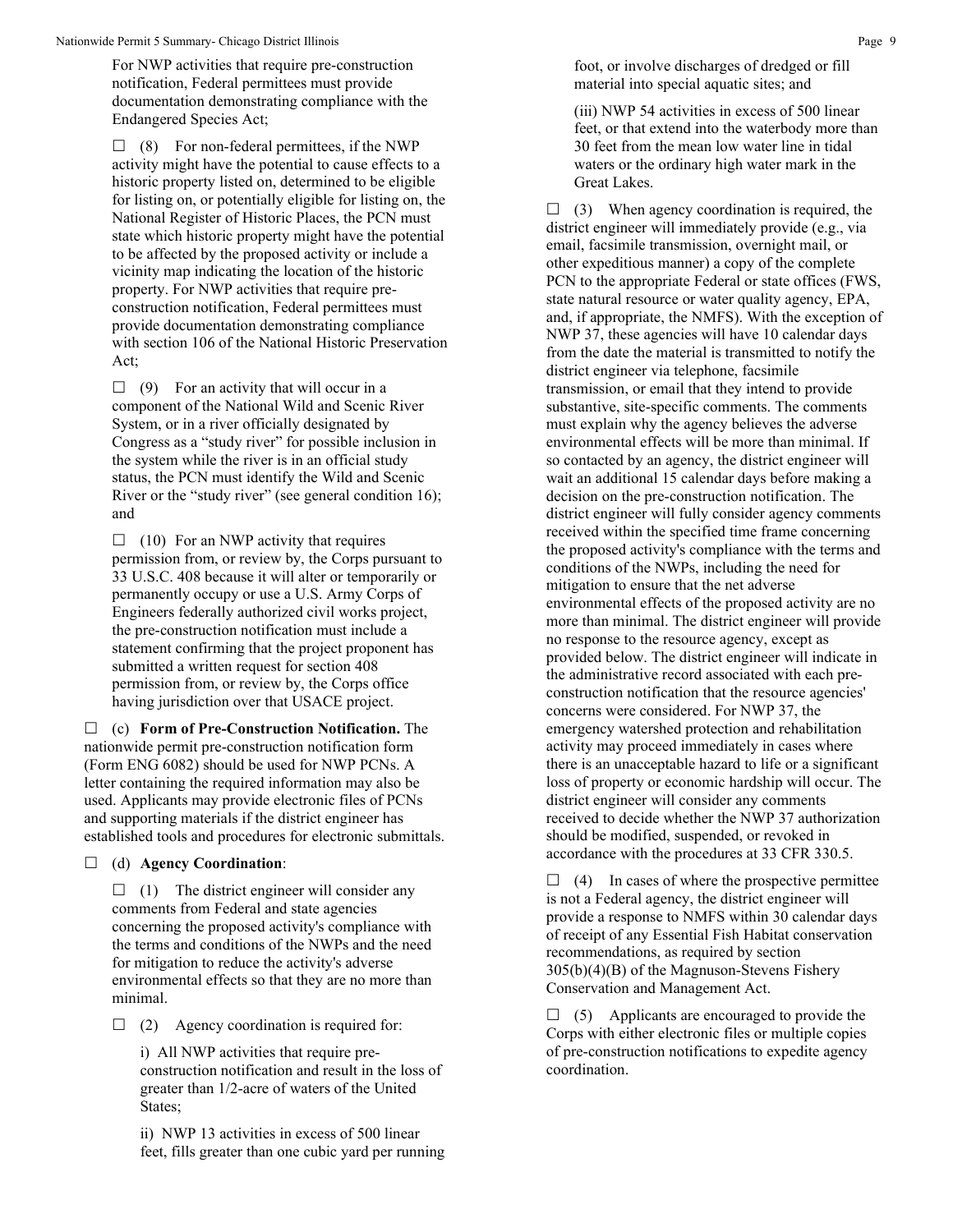#### **C. District Engineer's Decision**

 $\Box$  1. In reviewing the PCN for the proposed activity, the district engineer will determine whether the activity authorized by the NWP will result in more than minimal individual or cumulative adverse environmental effects or may be contrary to the public interest. If a project proponent requests authorization by a specific NWP, the district engineer should issue the NWP verification for that activity if it meets the terms and conditions of that NWP, unless he or she determines, after considering mitigation, that the proposed activity will result in more than minimal individual and cumulative adverse effects on the aquatic environment and other aspects of the public interest and exercises discretionary authority to require an individual permit for the proposed activity. For a linear project, this determination will include an evaluation of the single and complete crossings of waters of the United States that require PCNs to determine whether they individually satisfy the terms and conditions of the NWP(s), as well as the cumulative effects caused by all of the crossings of waters of the United States authorized by NWP.

If an applicant requests a waiver of an applicable limit, as provided for in NWPs 13, 36, or 54, the district engineer will only grant the waiver upon a written determination that the NWP activity will result in only minimal individual and cumulative adverse environmental effects.

 $\Box$  2. When making minimal adverse environmental effects determinations the district engineer will consider the direct and indirect effects caused by the NWP activity. He or she will also consider the cumulative adverse environmental effects caused by activities authorized by NWP and whether those cumulative adverse environmental effects are no more than minimal. The district engineer will also consider site specific factors, such as the environmental setting in the vicinity of the NWP activity, the type of resource that will be affected by the NWP activity, the functions provided by the aquatic resources that will be affected by the NWP activity, the degree or magnitude to which the aquatic resources perform those functions, the extent that aquatic resource functions will be lost as a result of the NWP activity (e.g., partial or complete loss), the duration of the adverse effects (temporary or permanent), the importance of the aquatic resource functions to the region (e.g., watershed or ecoregion), and mitigation required by the district engineer. If an appropriate functional or condition assessment method is available and practicable to use, that assessment method may be used by the district engineer to assist in the minimal adverse environmental effects determination. The district engineer may add case-specific special conditions to the NWP authorization to address site-specific environmental concerns.

 $\Box$  3. If the proposed activity requires a PCN and will result in a loss of greater than 1/10-acre of wetlands or 3/100 acre of stream bed, the prospective permittee should submit a mitigation proposal with the PCN. Applicants may also propose compensatory mitigation for NWP activities with smaller impacts, or for impacts to other types of waters. The district engineer will consider any proposed compensatory mitigation or other mitigation measures the applicant has included in the proposal in determining whether the net adverse environmental effects of the proposed activity are no more than minimal. The compensatory mitigation proposal

may be either conceptual or detailed. If the district engineer determines that the activity complies with the terms and conditions of the NWP and that the adverse environmental effects are no more than minimal, after considering mitigation, the district engineer will notify the permittee and include any activity-specific conditions in the NWP verification the district engineer deems necessary. Conditions for compensatory mitigation requirements must comply with the appropriate provisions at [33 CFR 332.3\(](https://www.federalregister.gov/select-citation/2021/01/13/33-CFR-332.3)k). The district engineer must approve the final mitigation plan before the permittee commences work in waters of the United States, unless the district engineer determines that prior approval of the final mitigation plan is not practicable or not necessary to ensure timely completion of the required compensatory mitigation. If the prospective permittee elects to submit a compensatory mitigation plan with the PCN, the district engineer will expeditiously review the proposed compensatory mitigation plan. The district engineer must review the proposed compensatory mitigation plan within 45 calendar days of receiving a complete PCN and determine whether the proposed mitigation would ensure that the NWP activity results in no more than minimal adverse environmental effects. If the net adverse environmental effects of the NWP activity (after consideration of the mitigation proposal) are determined by the district engineer to be no more than minimal, the district engineer will provide a timely written response to the applicant. The response will state that the NWP activity can proceed under the terms and conditions of the NWP, including any activity-specific conditions added to the NWP authorization by the district engineer.

 $\Box$  4. If the district engineer determines that the adverse environmental effects of the proposed activity are more than minimal, then the district engineer will notify the applicant either: (a) That the activity does not qualify for authorization under the NWP and instruct the applicant on the procedures to seek authorization under an individual permit; (b) that the activity is authorized under the NWP subject to the applicant's submission of a mitigation plan that would reduce the adverse environmental effects so that they are no more than minimal; or (c) that the activity is authorized under the NWP with specific modifications or conditions. Where the district engineer determines that mitigation is required to ensure no more than minimal adverse environmental effects, the activity will be authorized within the 45-day PCN period (unless additional time is required to comply with general conditions 18, 20, and/or 31), with activity-specific conditions that state the mitigation requirements. The authorization will include the necessary conceptual or detailed mitigation plan or a requirement that the applicant submit a mitigation plan that would reduce the adverse environmental effects so that they are no more than minimal. When compensatory mitigation is required, no work in waters of the United States may occur until the district engineer has approved a specific mitigation plan or has determined that prior approval of a final mitigation plan is not practicable or not necessary to ensure timely completion of the required compensatory mitigation.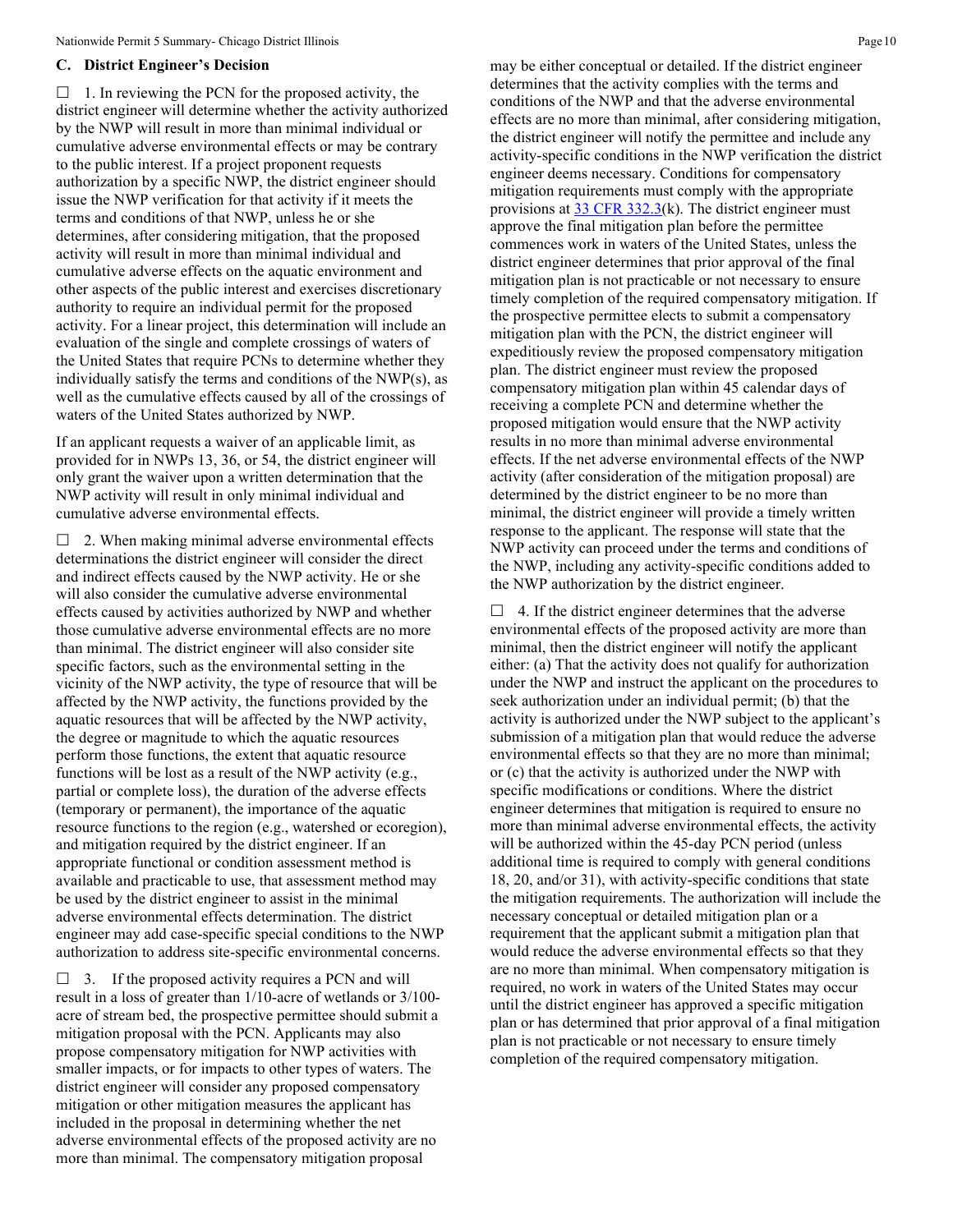# D. **Further Information**

1. District engineers have authority to determine if an activity complies with the terms and conditions of an NWP.

2. NWPs do not obviate the need to obtain other federal, state, or local permits, approvals, or authorizations required by law.

3. NWPs do not grant any property rights or exclusive privileges.

4. NWPs do not authorize any injury to the property or rights of others.

5. NWPs do not authorize interference with any existing or proposed Federal project (see general condition 31).

# E. **Definitions**

**Best management practices (BMPs)**: Policies, practices, procedures, or structures implemented to mitigate the adverse environmental effects on surface water quality resulting from development. BMPs are categorized as structural or nonstructural.

**Compensatory mitigation**: The restoration (re-establishment or rehabilitation), establishment (creation), enhancement, and/or in certain circumstances preservation of aquatic resources for the purposes of offsetting unavoidable adverse impacts which remain after all appropriate and practicable avoidance and minimization has been achieved.

**Currently serviceable**: Useable as is or with some maintenance, but not so degraded as to essentially require reconstruction.

**Direct effects**: Effects that are caused by the activity and occur at the same time and place.

**Discharge**: The term "discharge" means any discharge of dredged or fill material into waters of the United States.

**Ecological reference:** A model used to plan and design an aquatic habitat and riparian area restoration, enhancement, or establishment activity under NWP 27. An ecological reference may be based on the structure, functions, and dynamics of an aquatic habitat type or a riparian area type that currently exists in the region where the proposed NWP 27 activity is located. Alternatively, an ecological reference may be based on a conceptual model for the aquatic habitat type or riparian area type to be restored, enhanced, or established as a result of the proposed NWP 27 activity. An ecological reference takes into account the range of variation of the aquatic habitat type or riparian area type in the region.

**Enhancement**: The manipulation of the physical, chemical, or biological characteristics of an aquatic resource to heighten, intensify, or improve a specific aquatic resource function(s). Enhancement results in the gain of selected aquatic resource function(s), but may also lead to a decline in other aquatic resource function(s). Enhancement does not result in a gain in aquatic resource area.

**Establishment (creation):** The manipulation of the physical, chemical, or biological characteristics present to develop an aquatic resource that did not previously exist at an upland site. Establishment results in a gain in aquatic resource area.

**High Tide Line**: The line of intersection of the land with the water's surface at the maximum height reached by a rising tide. The high tide line may be determined, in the absence of actual data, by a line of oil or scum along shore objects, a more or less continuous deposit of fine shell or debris on the foreshore or berm, other physical markings or characteristics, vegetation lines, tidal gages, or other suitable means that delineate the general height reached by a rising tide. The line encompasses spring high tides and other high tides that occur with periodic frequency but does not include storm surges in which there is a departure from the normal or predicted reach of the tide due to the piling up of water against a coast by strong winds such as those accompanying a hurricane or other intense storm.

**Historic Property**: Any prehistoric or historic district, site (including archaeological site), building, structure, or other object included in, or eligible for inclusion in, the National Register of Historic Places maintained by the Secretary of the Interior. This term includes artifacts, records, and remains that are related to and located within such properties. The term includes properties of traditional religious and cultural importance to an Indian tribe or Native Hawaiian organization and that meet the National Register criteria (36 CFR part 60).

**Independent utility**: A test to determine what constitutes a single and complete non-linear project in the Corps Regulatory Program. A project is considered to have independent utility if it would be constructed absent the construction of other projects in the project area. Portions of a multi-phase project that depend upon other phases of the project do not have independent utility. Phases of a project that would be constructed even if the other phases were not built can be considered as separate single and complete projects with independent utility.

**Indirect effects**: Effects that are caused by the activity and are later in time or farther removed in distance, but are still reasonably foreseeable.

**Loss of waters of the United States**: Waters of the United States that are permanently adversely affected by filling, flooding, excavation, or drainage because of the regulated activity. The loss of stream bed includes the acres of stream bed that are permanently adversely affected by filling or excavation because of the regulated activity. Permanent adverse effects include permanent discharges of dredged or fill material that change an aquatic area to dry land, increase the bottom elevation of a waterbody, or change the use of a waterbody. The acreage of loss of waters of the United States is a threshold measurement of the impact to jurisdictional waters for determining whether a project may qualify for an NWP; it is not a net threshold that is calculated after considering compensatory mitigation that may be used to offset losses of aquatic functions and services. Waters of the United States temporarily filled, flooded, excavated, or drained, but restored to pre-construction contours and elevations after construction, are not included in the measurement of loss of waters of the United States. Impacts resulting from activities that do not require Department of the Army authorization, such as activities eligible for exemptions under section 404(f) of the Clean Water Act, are not considered when calculating the loss of waters of the United States.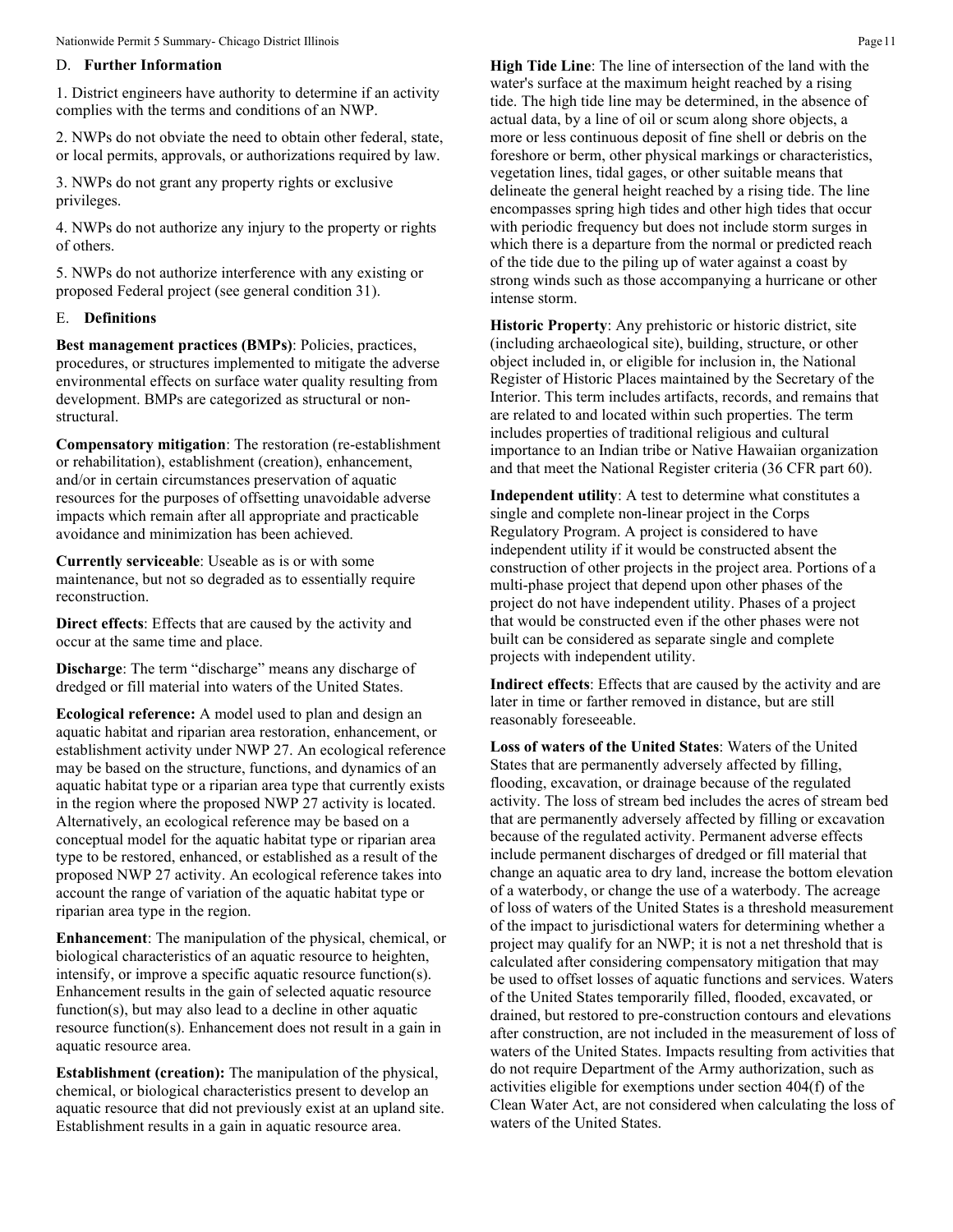Nationwide Permit 5 Summary- Chicago District Illinois **Page 12** Page 12

**Navigable waters:** Waters subject to section 10 of the Rivers and Harbors Act of 1899. These waters are defined at 33 CFR part 329.

**Non-tidal wetland**: A non-tidal wetland is a wetland that is not subject to the ebb and flow of tidal waters. Non-tidal wetlands contiguous to tidal Start Printed Page 57394waters are located landward of the high tide line (i.e., spring high tide line).

**Open water:** For purposes of the NWPs, an open water is any area that in a year with normal patterns of precipitation has water flowing or standing above ground to the extent that an ordinary high water mark can be determined. Aquatic vegetation within the area of flowing or standing water is either non-emergent, sparse, or absent. Vegetated shallows are considered to be open waters. Examples of "open waters" include rivers, streams, lakes, and ponds.

**Ordinary High Water Mark**: The term ordinary high water mark means that line on the shore established by the fluctuations of water and indicated by physical characteristics such as a clear, natural line impressed on the bank, shelving, changes in the character of soil, destruction of terrestrial vegetation, the presence of litter and debris, or other appropriate means that consider the characteristics of the surrounding areas.

**Perennial stream**: A perennial stream has surface water flowing continuously year-round during a typical year.

**Practicable:** Available and capable of being done after taking into consideration cost, existing technology, and logistics in light of overall project purposes.

**Pre-construction notification:** A request submitted by the project proponent to the Corps for confirmation that a particular activity is authorized by nationwide permit. The request may be a permit application, letter, or similar document that includes information about the proposed work and its anticipated environmental effects. Pre-construction notification may be required by the terms and conditions of a nationwide permit, or by regional conditions. A preconstruction notification may be voluntarily submitted in cases where pre-construction notification is not required and the project proponent wants confirmation that the activity is authorized by nationwide permit.

**Preservation**: The removal of a threat to, or preventing the decline of, aquatic resources by an action in or near those aquatic resources. This term includes activities commonly associated with the protection and maintenance of aquatic resources through the implementation of appropriate legal and physical mechanisms. Preservation does not result in a gain of aquatic resource area or functions.

**Re-establishment**: The manipulation of the physical, chemical, or biological characteristics of a site with the goal of returning natural/historic functions to a former aquatic resource. Re-establishment results in rebuilding a former aquatic resource and results in a gain in aquatic resource area and functions.

**Rehabilitation**: The manipulation of the physical, chemical, or biological characteristics of a site with the goal of repairing natural/historic functions to a degraded aquatic resource. Rehabilitation results in a gain in aquatic resource function, but does not result in a gain in aquatic resource area.

**Restoration**: The manipulation of the physical, chemical, or biological characteristics of a site with the goal of returning natural/historic functions to a former or degraded aquatic resource. For the purpose of tracking net gains in aquatic resource area, restoration is divided into two categories: Reestablishment and rehabilitation.

**Riffle and pool complex**: Riffle and pool complexes are special aquatic sites under the 404(b)(1) Guidelines. Riffle and pool complexes sometimes characterize steep gradient sections of streams. Such stream sections are recognizable by their hydraulic characteristics. The rapid movement of water over a course substrate in riffles results in a rough flow, a turbulent surface, and high dissolved oxygen levels in the water. Pools are deeper areas associated with riffles. A slower stream velocity, a streaming flow, a smooth surface, and a finer substrate characterize pools.

**Riparian areas**: Riparian areas are lands next to streams, lakes, and estuarine-marine shorelines. Riparian areas are transitional between terrestrial and aquatic ecosystems, through which surface and subsurface hydrology connects riverine, lacustrine, estuarine, and marine waters with their adjacent wetlands, non-wetland waters, or uplands. Riparian areas provide a variety of ecological functions and services and help improve or maintain local water quality. (See general condition 23.)

**Shellfish seeding**: The placement of shellfish seed and/or suitable substrate to increase shellfish production. Shellfish seed consists of immature individual shellfish or individual shellfish attached to shells or shell fragments (i.e., spat on shell). Suitable substrate may consist of shellfish shells, shell fragments, or other appropriate materials placed into waters for shellfish habitat.

**Single and complete linear project:** A linear project is a project constructed for the purpose of getting people, goods, or services from a point of origin to a terminal point, which often involves multiple crossings of one or more waterbodies at separate and distant locations. The term "single and complete project" is defined as that portion of the total linear project proposed or accomplished by one owner/developer or partnership or other association of owners/developers that includes all crossings of a single water of the United States (i.e., a single waterbody) at a specific location. For linear projects crossing a single or multiple waterbodies several times at separate and distant locations, each crossing is considered a single and complete project for purposes of NWP authorization. However, individual channels in a braided stream or river, or individual arms of a large, irregularly shaped wetland or lake, etc., are not separate waterbodies, and crossings of such features cannot be considered separately.